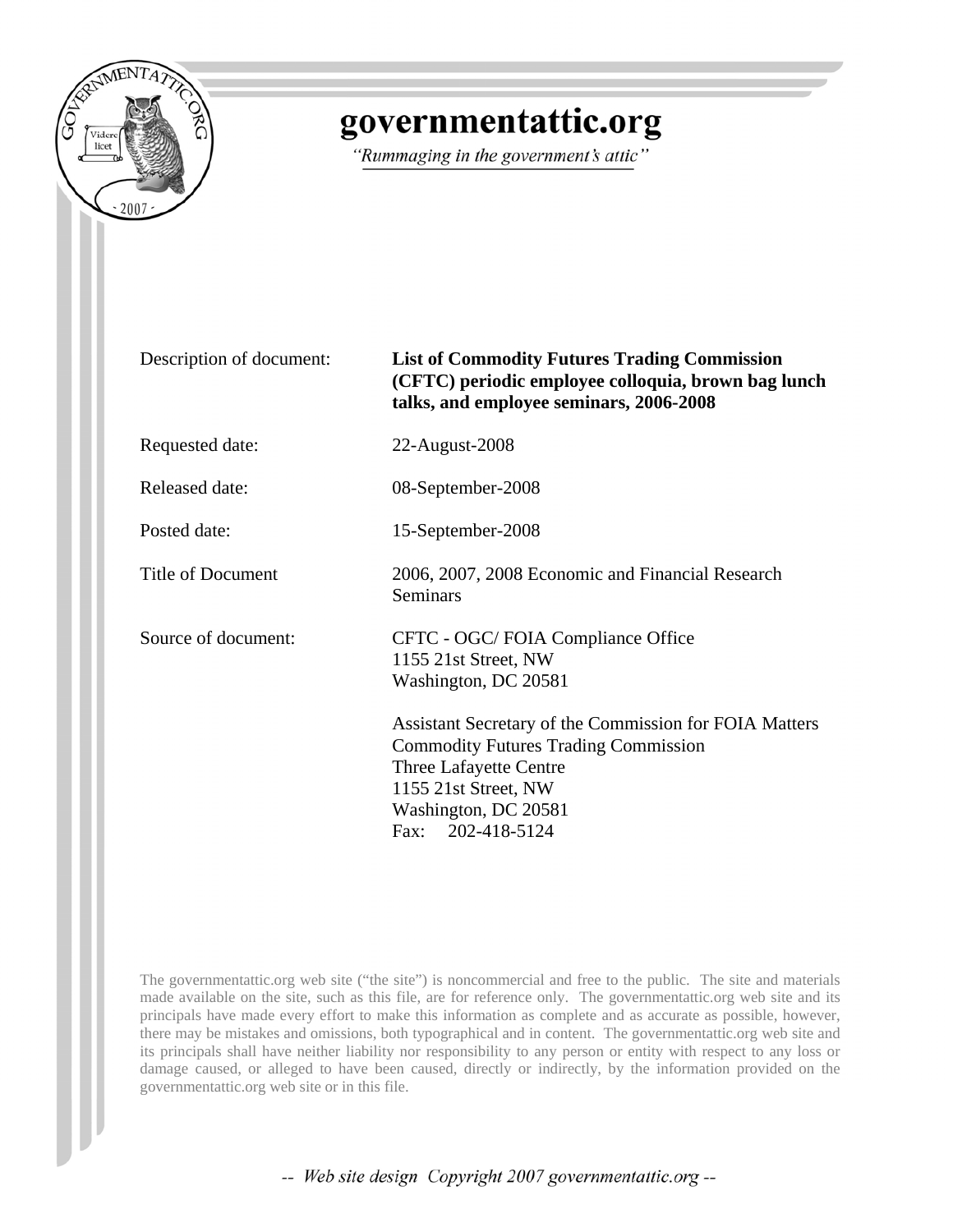From: "Easter, Stacy" <seaster@CFTC.gov> Date: Mon, 08 Sep 2008 16:01:20 -0400 Conversation: CFTC FOIA No. 08-0131 Subject: CFTC FOIA No. 08-0131

This e-mail is in final response to your August 22, 2008 Freedom of Information Act request for the list of periodic employee colloquia, brown bag lunch talks, and employee seminars.

Commission staff has identified material responsive to your request and has determined that your request should be granted in full. A copy of the responsive material, totaling 2 pages, is attached.

Please direct any questions you have concerning the initial processing of your request to me.

Sincerely,

Stacy J. Easter Paralegal Specialist CFTC - OGC/ FOIA Compliance Office 1155 21st Street, NW Washington, DC 20581 202-418-5011 (office) 202-418-5124 (fax)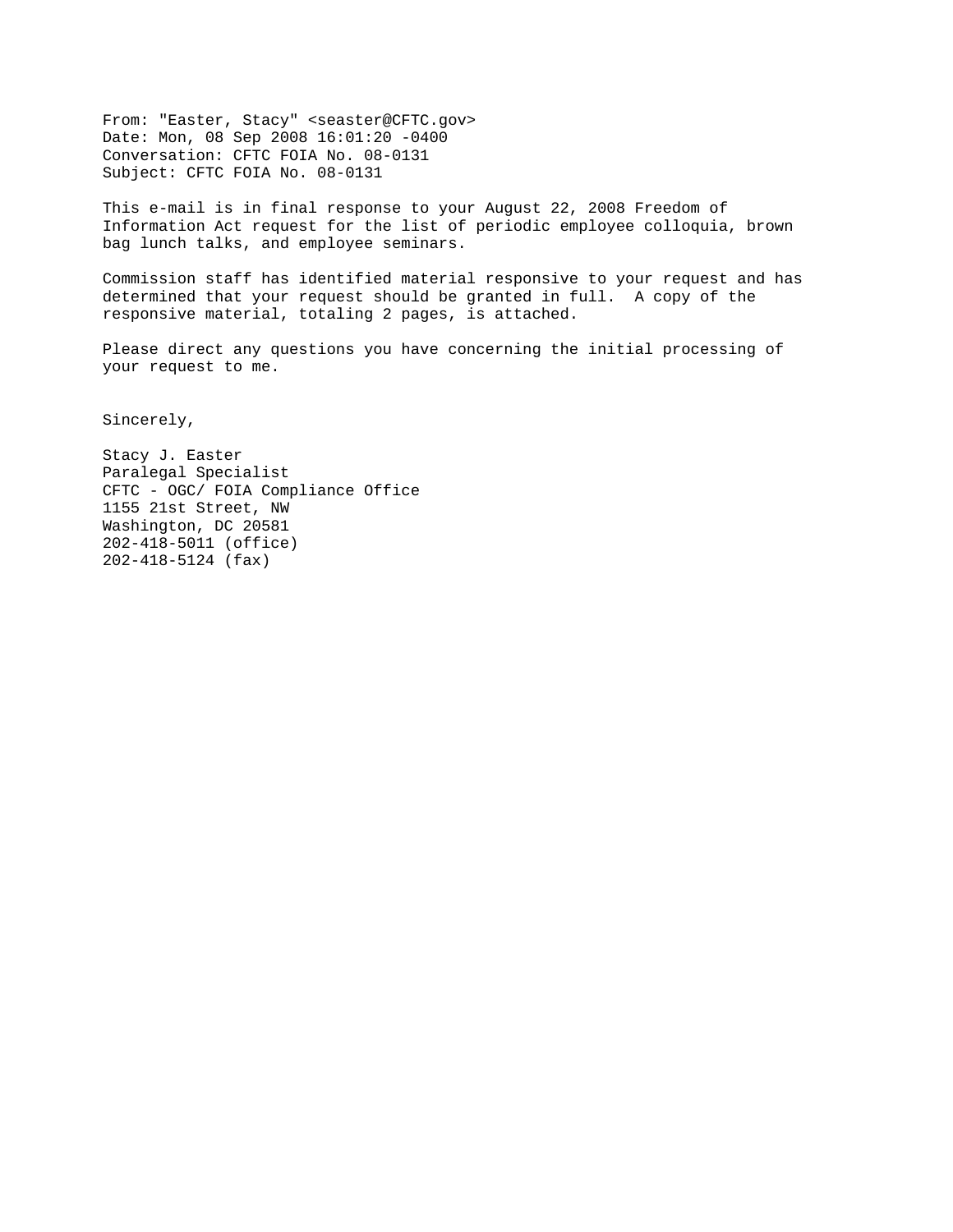## 2006 Economic and Financial Researcn seminars

| <b>December 14, 2006</b><br>11:30 a.m. to 12:30 p.m.<br><b>Room 8070</b> | Economic and Financial Research Seminar.<br>Ownership Structure and Enforcement Incentives at Self-<br>Regulating Financial Exchanges. (Co-author M. Robe.)<br>Speakers: Dr. David Reiffen, Senior Financial Economist,<br>Office of Chief Economist, CFTC.                                                                                                |
|--------------------------------------------------------------------------|------------------------------------------------------------------------------------------------------------------------------------------------------------------------------------------------------------------------------------------------------------------------------------------------------------------------------------------------------------|
| <b>November 30, 2006</b><br>11:30 a.m. to 12:30 p.m.<br><b>Room 8070</b> | Economic and Financial Research Seminar.<br>The Effects of "Risk Factor" Disclosure on the Pricing of<br>IPOs and Aftermarket Returns.<br>Speakers: Dr. Raymond P. Fishe, Professor and<br>Distinguished Chair in Finance, Robins School of<br>Business, University of Richmond.                                                                           |
| <b>November 8, 2006</b><br>11:30 a.m. to 12:30 p.m.<br><b>Room 8070</b>  | Economic and Financial Research Seminar.<br>Trader Participation and Price Discovery in Long-Term<br><b>Energy Futures Contracts.</b><br>Speakers: Dr. Michael A. Robe, IPA and Associate<br>Professor of Finance, Kogod School of Business, American<br>University, Washington, DC. (Co-authored with Michael<br>Haigh, Jeff Harris, and James Overdahl.) |
| October 31, 2006<br>11:30 a.m. to 12:30 p.m.<br><b>Room 8070</b>         | Economic and Financial Research Seminar.<br>Basel II: A Case for Recalibration<br>Speaker: Dr. Paul Kupiec, Co-Director, FDIC's Center of<br>Financial Reasearch and an Associate Director of the<br>Division of Insurance & Research, FDIC, Washington, DC.                                                                                               |
| September 26, 2006<br>11:30 a.m. to 12:30 p.m.<br><b>Room 8070</b>       | Economic and Financial Research Seminar.<br><b>Hedge Fund Risk Dynamics, Implications for Performance</b><br><b>Appraisal</b><br>Speaker: Dr. Nicolas P.B. Bollen, Associate Professor,<br>Owen Graduate School of Management, Vanderbilt<br>University, Nashville, TN 37203                                                                               |
| April 7, 2006<br>11:30 a.m. to 12:30 p.m.<br><b>Room 8070</b>            | Economic and Financial Research Seminar.<br>Do Growth Options Explain the Trend in Idiosyncratic<br>Risk?<br>Speakers: Dr. Charles Cao, David McKinley Professor of<br>Business Administration & Professor of Finance, The<br>Smeal College of Business, The Pennsylvania State<br>University, University Park, Pennsylvania.                              |
| <b>March 9, 2006</b><br>11:30 a.m. to 12:30 p.m.<br><b>Room 5077</b>     | Economic and Financial Research Seminar.<br>Why and When do Spot Prices of Crude Oil Revert to<br><b>Futures Price Level?</b><br>Speaker: Dr. Mark W. French, Senior Economist, Division<br>of Research & Statistics and Monetary Affairs, Federal<br>Reserve Board, Washington, DC                                                                        |
| <b>February 7, 2006</b><br>11:30 a.m. to 12:30 p.m.<br><b>Room 8070</b>  | Economic and Financial Research Seminar.<br>1) Secondary Trading Costs in the Municipal Bond Market,<br>2) Corporate Bond Market Trading Costs & Transparency.<br>Speakers: Dr. Mike Piwowar, Senior Financial Economist,<br>Office of Economic Analysis, Security Exchange<br>Commission. Washington, DC with Amy Edwards and<br>Larry Harris.            |
|                                                                          | Second Economic and Financial Research Seminar.<br>Why and When Do Spot Prices of Crude Oil Revert to<br>Futures Price Levels.<br>Speaker: Mark W. French. Divisions of Research                                                                                                                                                                           |

 $\mathbb{R}^d$  $\mathbb{F}_{\mathbb{Z}^2}$